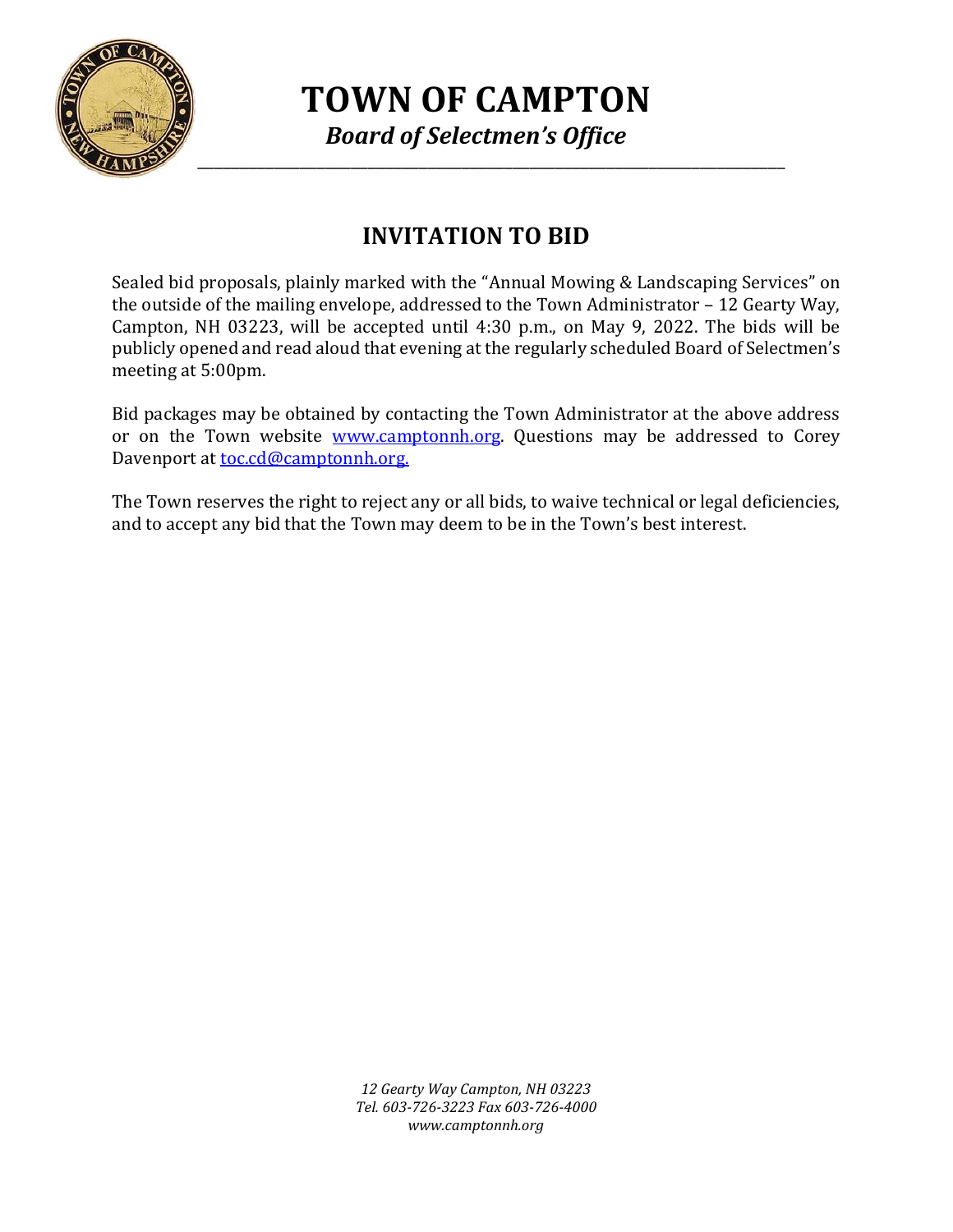## **SCOPE OF WORK**

The Town of Campton, NH (the "Town") seeks proposals for lawn and yard care services for a period from May 2022 – November 2023.

The proposal must include all labor, materials, equipment, and tools necessary to perform the services described in the proposal.

The successful Bidder shall, upon Notice of Award, furnish a Certificate of Insurance showing general liability, automotive, and worker's compensation in the amounts required by this Bid.

## **Services to be performed at the following Town properties:**

Town Office/Police Department, Town Clerk/Tax Collectors Office, Fire Department and Highway Shed.

### **MOWING/TRIMMING**

- 1. Mow all lawn areas with mulching mowers. Grass to be cut between 2 and 3 inches.
- 2. Trim around trees, beds and any area not accessed by mowers with string trimmers.
- 3. Edge all sidewalks, driveways and curbs if applicable.
- 4. Blow off any resulting debris from all hard surfaces.
- 5. Pick up all debris, rubbish and yard waste; remove from property and dispose of properly.
- 6. Mowing and trimming to be done every 7-10 days from May to July; every 10-14 days July to November, or as needed.

#### **SPRING CLEAN-UP**

Clean-up all properties of branches and leaves. Remove weeds and dead vegetation from flower beds. Fertilize lawn areas. Clean-up to begin by May 31<sup>st</sup> in 2022 and by April 15th or as soon as the snow is gone in 2023.

#### **MULCHING**

Mulch all flower beds. Remove weeds as needed.

#### **PRUNING & WEEDING**

Prune all shrubs and trees to promote proper growth and shape retention, 1-3 times per season as appropriate for the type of plant. Weed all flower beds throughout the summer as needed.

#### **FALL CLEAN-UP**

Fall clean-up of all properties to be done on a weekly basis beginning October 15th to November 30th or until snow cover. Lyme all lawn areas.

#### **ADDITIONAL WORK**

Beebe River Leach Field: Annual Mowing (1x). Trim/Remove any vegetation.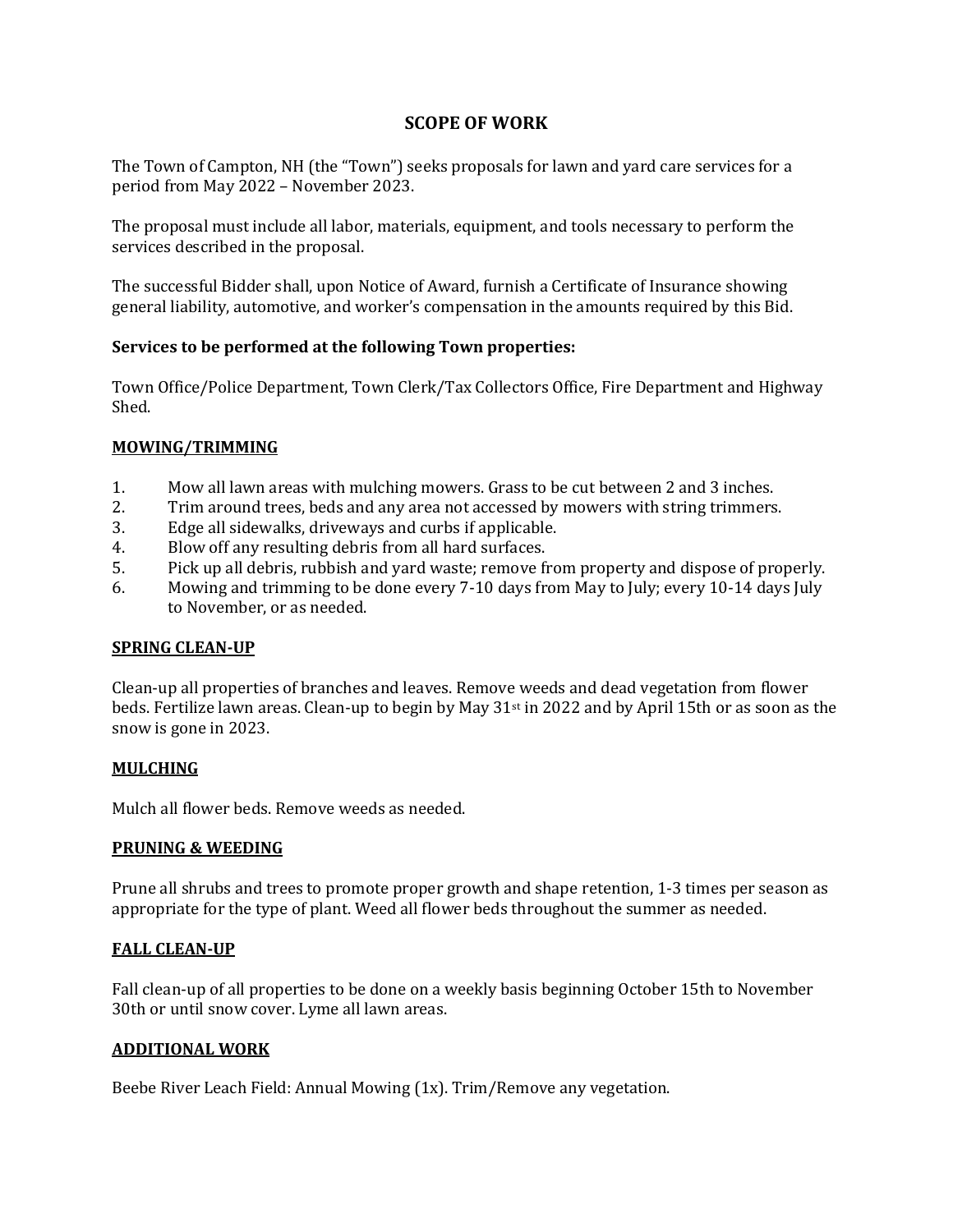Deer Run Dam: Annual Mowing (1x). Trim/Remove any vegetation.

## **BID PROPOSAL FORM FY 2021 Annual Landscaping & Mowing Contract**

To the Town of Campton, New Hampshire, herein called the Owner, the undersigned, as Bidder, declares as follows:

1. All interested in the Bid as Principals are named herein.

2. This bid is not made jointly, or in conjunction, cooperation or collusion with any other person, firm, corporation, or other legal entity;

3. No officer, agent or employee of the Owner is directly or indirectly interested in this Bid.

4. The Bidder has carefully read and examined the bid documents and agrees to be bound by the terms and conditions set forth therein;

5. The Bidder understands that the Bidder will supply or perform all labor, services, plant, machinery, apparatus, appliances, tools, supplies and all other activities required by the bid documents in the manner and within the time therein set forth, and that the Bidder will take in full payment therefor the following item prices as set forth below.

**Bids are to be submitted on this form,** in a sealed envelope, plainly marked on the outside with the Bidder's name and address and the Bid Proposal name as it appears at the top of the Proposal Form.

Owner reserves the right to reject any and all bids and to use good judgment in the determination of fair value. Although price is the main factor, vendors are advised that other factors will also be considered which may result in the award of a contract to a non-lowest price bidder. In the event of a tie, the owner reserves the right to further negotiate terms after bid opening with one or more bidders to determine which vendor offers the best overall value.